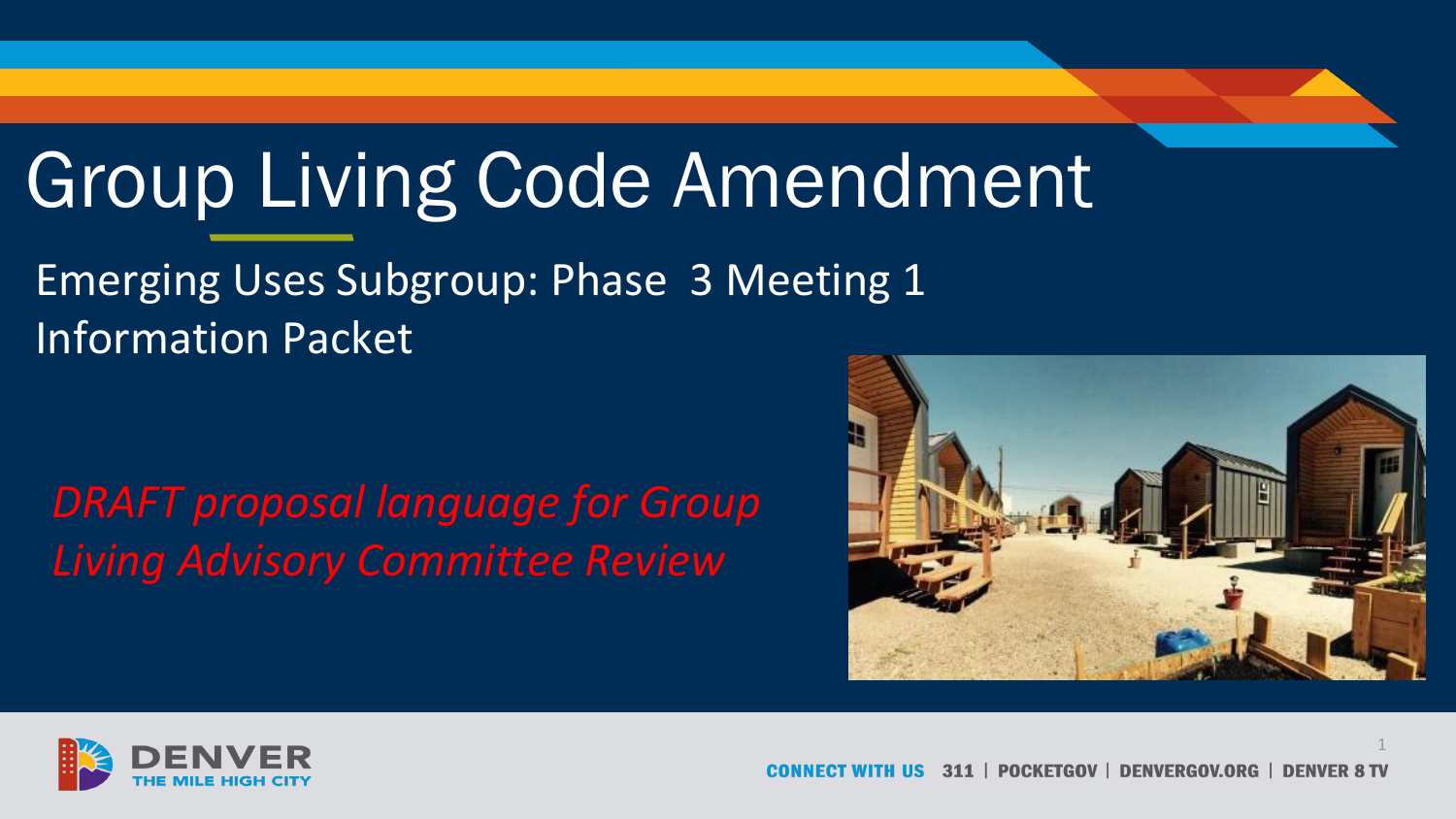

| <b>Time</b>   | <b>Topic and Facilitator Notes</b>                                                                                     | Objective(s)                                  |
|---------------|------------------------------------------------------------------------------------------------------------------------|-----------------------------------------------|
| $4:00 - 4:20$ | Welcome and Check In                                                                                                   | Connect                                       |
|               | Check-in/warm-up activity – Any new learning that the group should keep in mind as we begin the decision-making phase? |                                               |
| $4:20 - 4:45$ | Committee Progress, Meeting Agenda, Objectives and Housekeeping                                                        | Orient to progress, now<br>and desired future |
|               | What's been happening and our plans for today                                                                          |                                               |
| $4:45 - 4:55$ | Tiny Home Villages: Current System and Overview of Proposed Changes                                                    | Learn & Discuss                               |
|               | Build understanding of changes and tentatively identify committee recommendation                                       |                                               |
| $4:55 - 6:15$ | Section by Section Review of Tiny Home Villages Proposal                                                               | Discuss $\rightarrow$ Decide                  |
|               | Build shared understanding, suggest changes as needed and agree to committee recommendations                           |                                               |
| $6:15 - 6:30$ | <b>Gratitude, Next Steps and Close</b>                                                                                 | Close meeting; orient to<br>what's next       |
|               |                                                                                                                        |                                               |

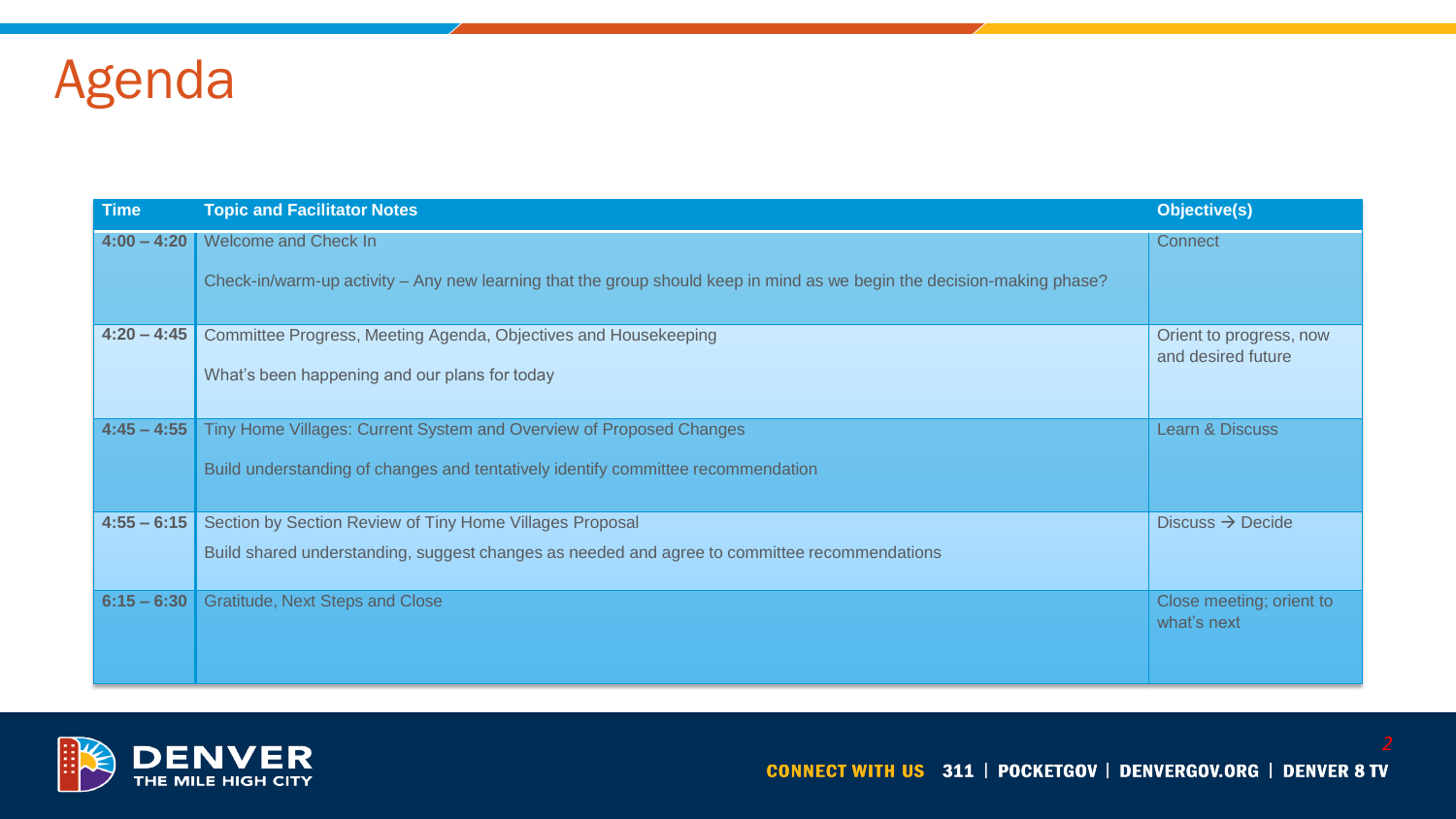# Examples (THVs aimed at addressing homelessness)



**Occupy Madison Village** Madison, WI

Permitted as temporary residential structures per 2013 ordinance allowing such uses on church/nonprofit-owned property with minimal regulation, operators provide liability insurance



**Community First Village** Austin, TX

Permitted as RV Park use in unincorporated part of Austin metro



**Whittier Heights Tiny House Village** Seattle, WA

Permitted under Transitional Encampment Ordinance, which allows temporary structures and tents for up to 1 year with minimal regulation, operator provides liability insurance

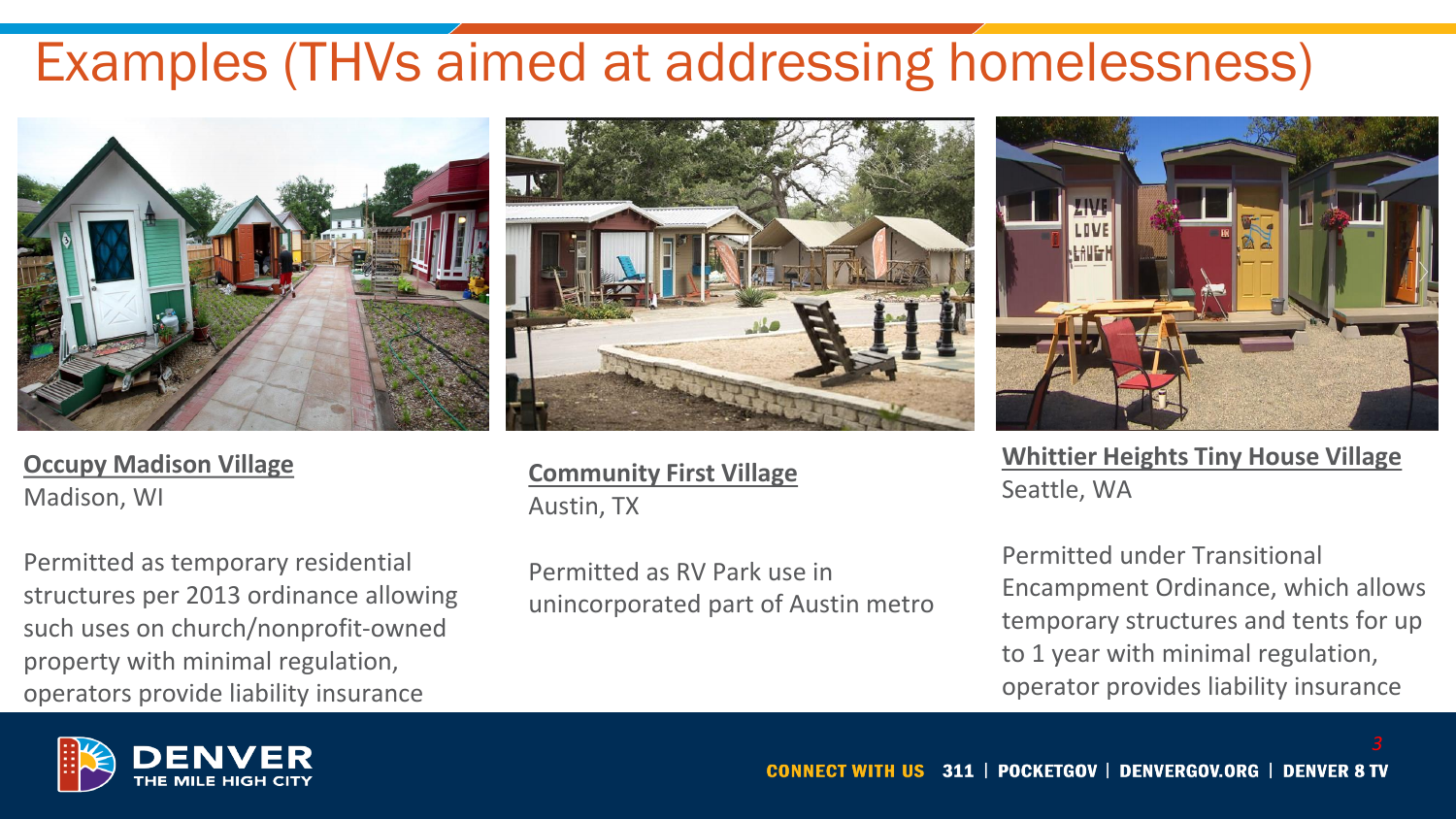### Permitting of current tiny home village

Section 11.11.1 UNLISTED TEMPORARY USES

11.11.1.1 All Zone Districts In all zone districts, where permitted with limitations:

- A. The Zoning Administrator may allow and impose limitations on unlisted temporary uses according to this subsection 11.11.1.
- B. B. All such determinations shall be reviewed according to the procedures and review criteria stated Section 12.4.6, Code Interpretations and Determination of Unlisted Uses.
	- o Has provided time for operator and city to learn from pilot project and better understand applicability of key Building and Fire requirements, etc.
	- o Following proposal based on experience with pilot, aims to provide more predictable process for operators and stakeholders.

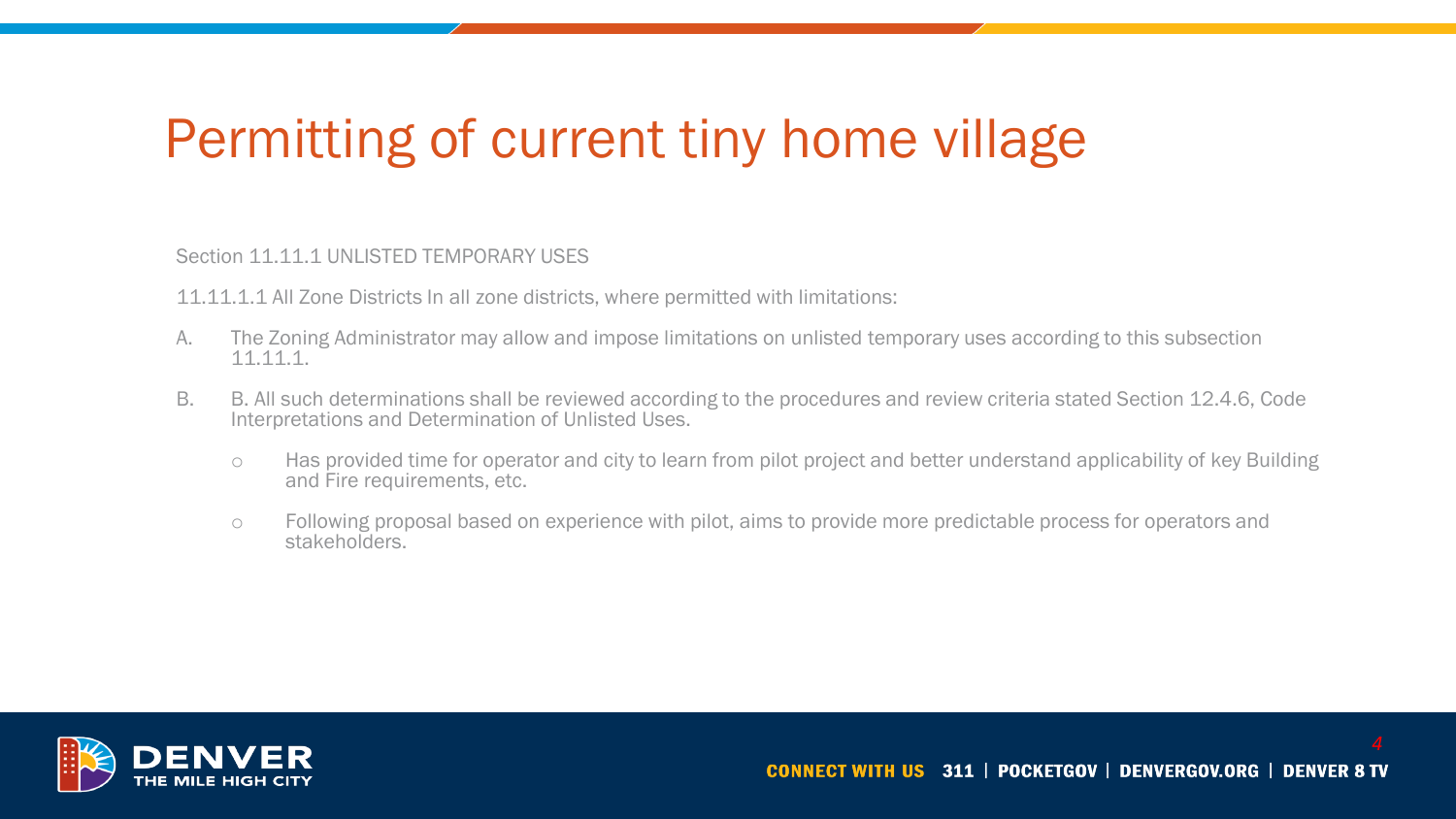# Goals for proposed regulations

Goals:

- Create zoning, building, and other regulations for developments of detached sleeping quarters with common facilities, commonly known as "tiny home villages."
- Establish clear expectations for operators, developers, future residents, and neighbors
- Scale requirements to length of time / level of permanence
	- o Temporary uses on land pending development, publicly-owned land, etc.
	- o Permanent uses as detached SRO housing
- Promote new developments being compatible with the physical fabric of neighborhoods. Where appropriate, ensure building form, siting, and uses do not detract from the public realm
- Promote safety for residents and neighbors

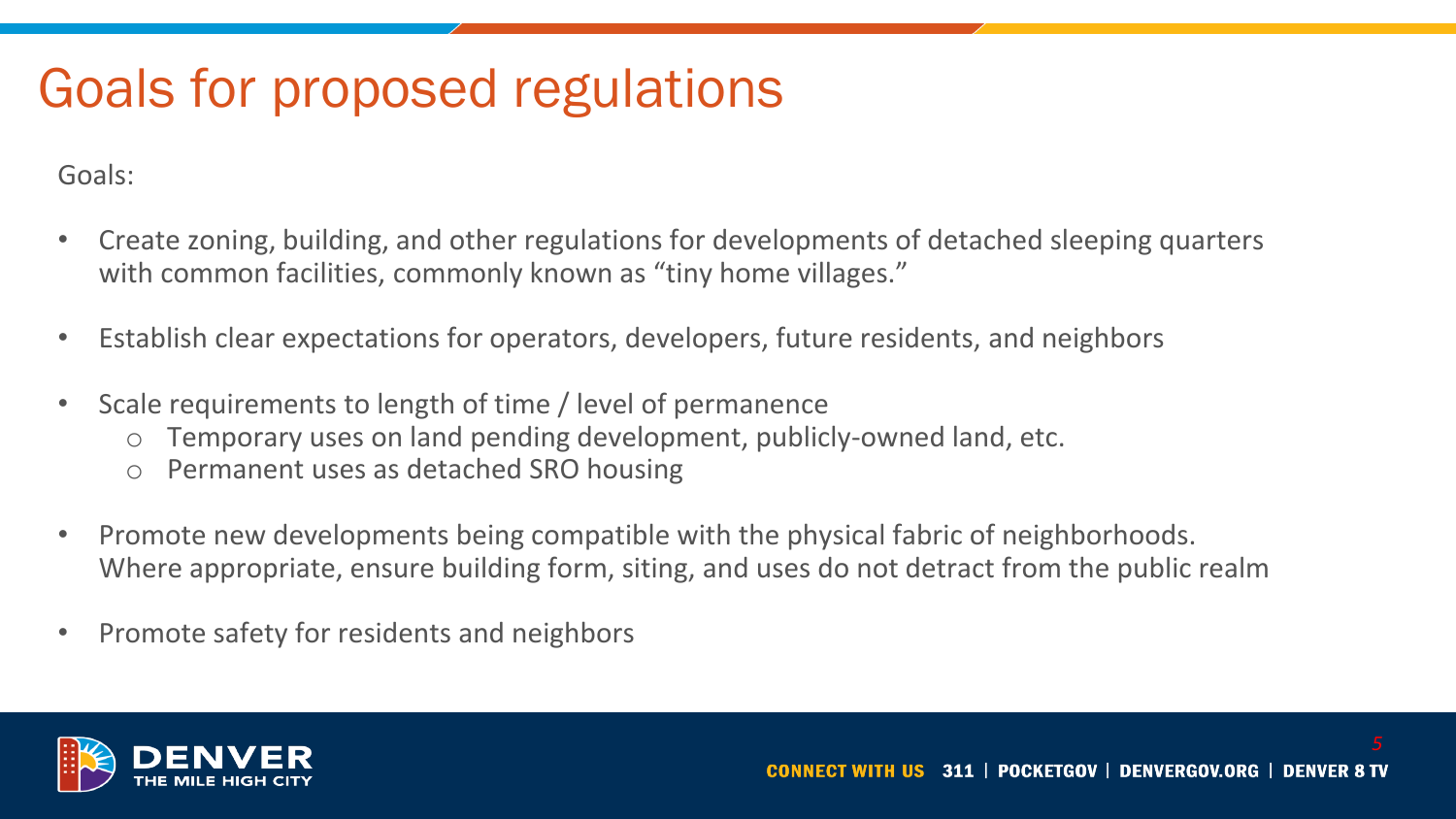### Proposed conceptual definition:

**Terminology: Single Room Occupancy Community, Detached** (*note: will coincide with SRO/Attached uses moving out of Lodging and into Group Living as a Residential use*)

**Types:**

- **1. Temporary/Short-Term/Semi-Permanent:**
	- **a. Level One - up to 180 days, renewable up to another 180 days, consistent with building code for temporary structures**
	- **b. Level Two - up to 2 years, renewable up to another 2 years, consistent with Denver Water standard for temporary tap without tap fee**

**Conceptual Definition:** Multiple detached sleeping units on a single zone lot with common eating, bathing, toilet and gathering facilities and operated for the purpose of temporarily housing people transitioning from homelessness to long-term housing.

#### **2. Primary (permanent):**

**Conceptual Definition:** A permanent group of detached sleeping units on a single zone lot with common eating, bathing, toilet and gathering facilities.

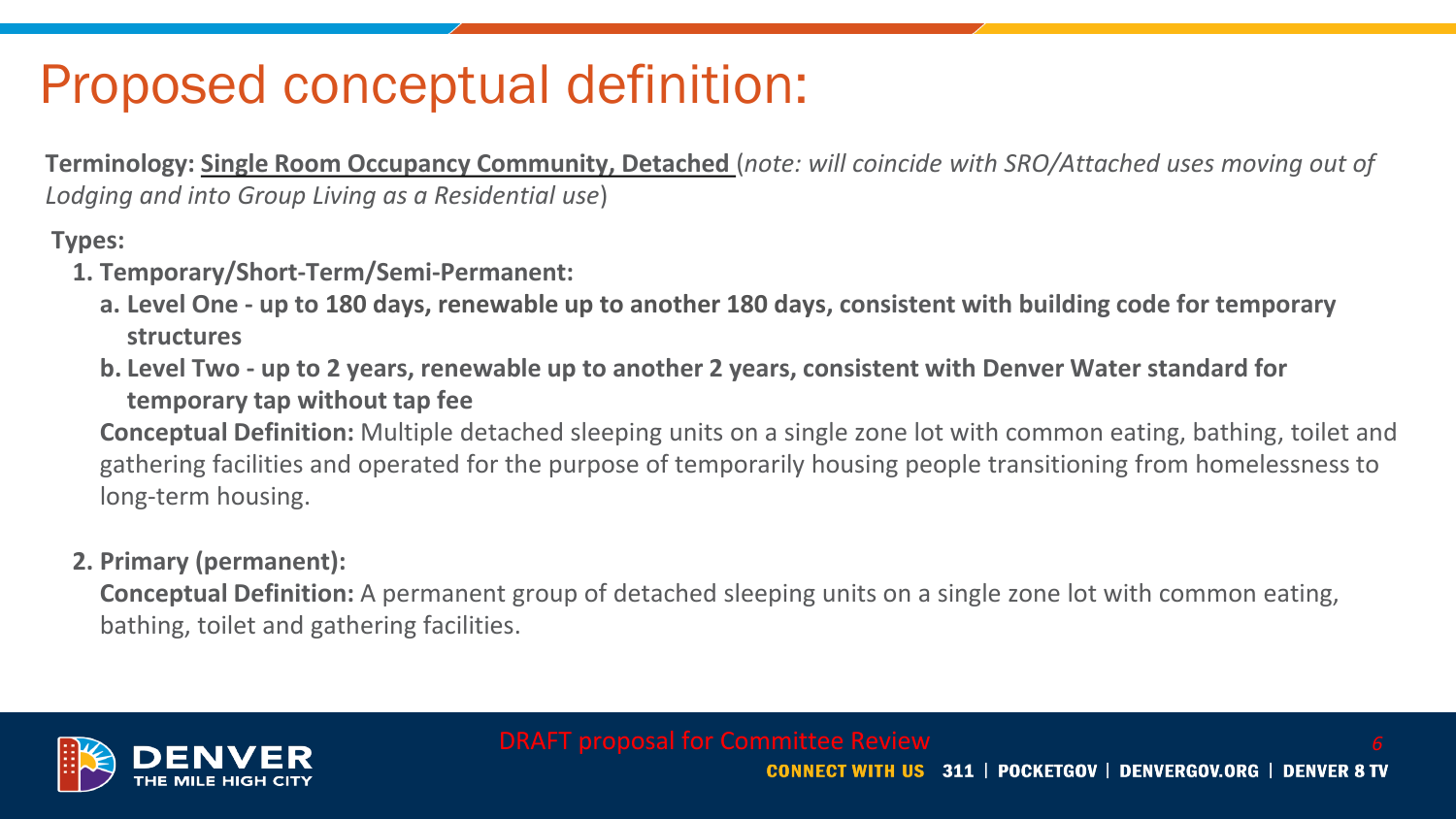### Building Form and Design Standards

|                                                                  | <b>Setbacks</b>                                                                 | <b>Other Siting and Design</b><br><b>Element Standards</b>                                                                                                                       | <b>Required Minimum</b><br><b>Parking</b>                                                                                                           | <b>Outdoor Lighting,</b><br><b>Fencing, Signage</b> | <b>Accessory Uses</b>                                                                                       |
|------------------------------------------------------------------|---------------------------------------------------------------------------------|----------------------------------------------------------------------------------------------------------------------------------------------------------------------------------|-----------------------------------------------------------------------------------------------------------------------------------------------------|-----------------------------------------------------|-------------------------------------------------------------------------------------------------------------|
| <b>Temporary</b><br>Level 1 (180 day building code<br>renewable) | Follow zone<br>district and<br>(typ. 10' unless<br>fire-rated)                  | May require "Entrance"<br>(primary street-facing)<br>door)                                                                                                                       | <b>None</b>                                                                                                                                         | Follow existing zone<br>district standards          | Allowed per standard<br>group living use; does<br>not allow STR. Allow<br>some limited home<br>occupations. |
| <b>Temporary</b><br>Level 2 (2-year<br>renewable)                | Follow zone<br>district and<br>building code<br>(typ. 10' unless<br>fire-rated) | May require "Entrance"<br>(primary street-facing)<br>door) and other design<br>elements                                                                                          | None, or possibly<br><b>Residential Low (see</b><br>below)                                                                                          | Follow existing zone<br>district standards          | Allowed per standard<br>group living use; does<br>not allow STR. Allow<br>some limited home<br>occupations. |
| Primary<br>(permanent)                                           | Follow zone<br>district and<br>building code<br>(typ. 10' unless<br>fire-rated) | Build-to and activation<br>requirements per zone<br>district (typically can be<br>met by the common<br>facility bldg.) Consider an<br>admin. adjustment for<br>relief from these | <b>Residential Low</b><br>category (context-<br>sensitive from 0 to 0.25<br>spaces per unit) plus<br>typ. reductions for<br>transit proximity, etc. | Follow existing zone<br>district standards          | Allowed per standard<br>group living use; does<br>not allow STR. Allow<br>some limited home<br>occupations. |

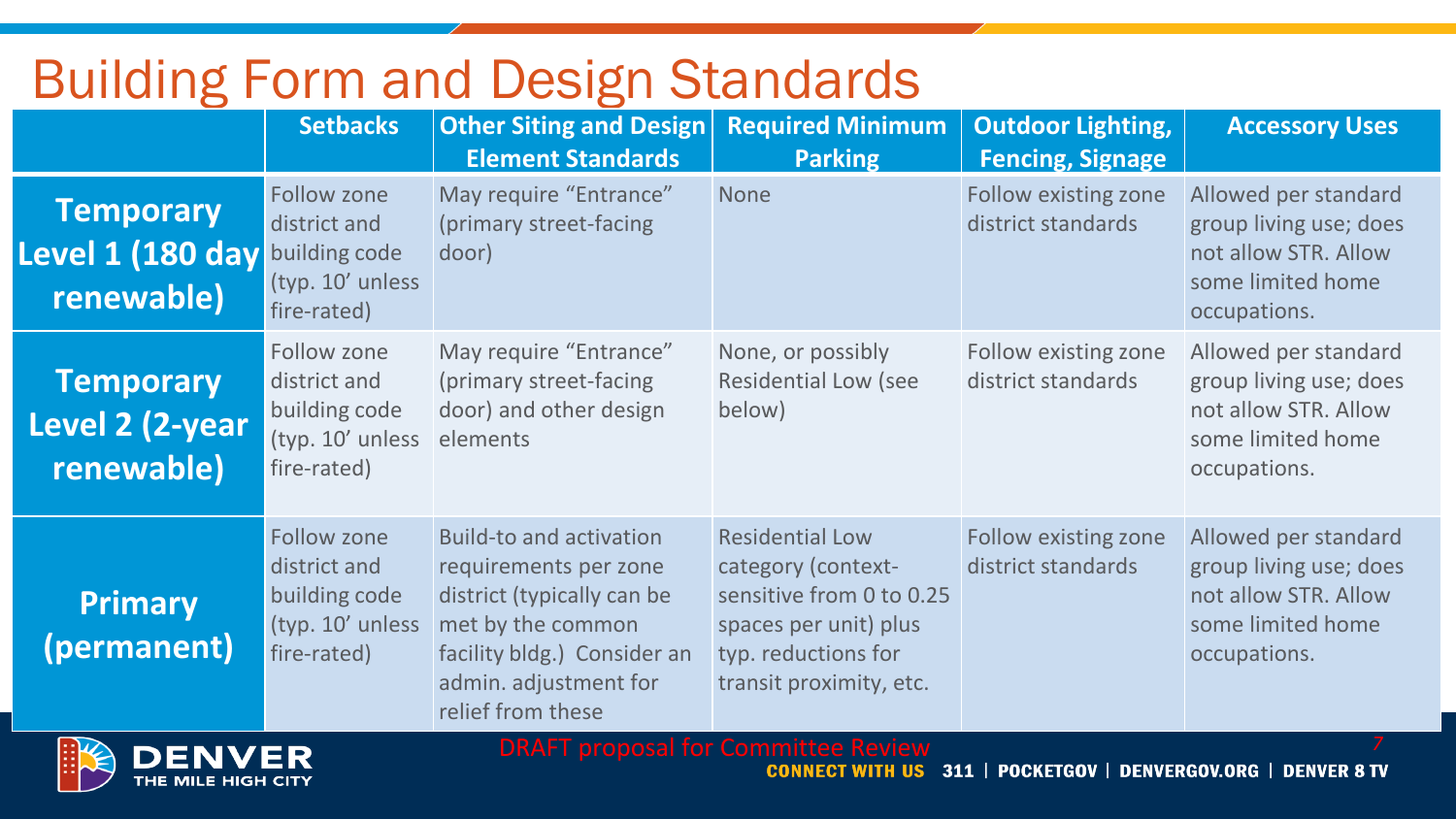### Site Design Intent: higher standards for primary uses



Current Beloved Community Village site configuration 3750 Blake St.



**Early** proposed BCV Site Configuration for 4400 Pearl St., showing effort to have common structure address public realm. Zoning has asked that units also have access to street



Example configuration for future long-term and permanent SROC/Detached uses

- Common structures typically used to address public realm
- Meet zone district build-to, transparency and active use requirements



**CONNECT WITH US 311 | POCKETGOV | DENVERGOV.ORG | DENVER 8 TV**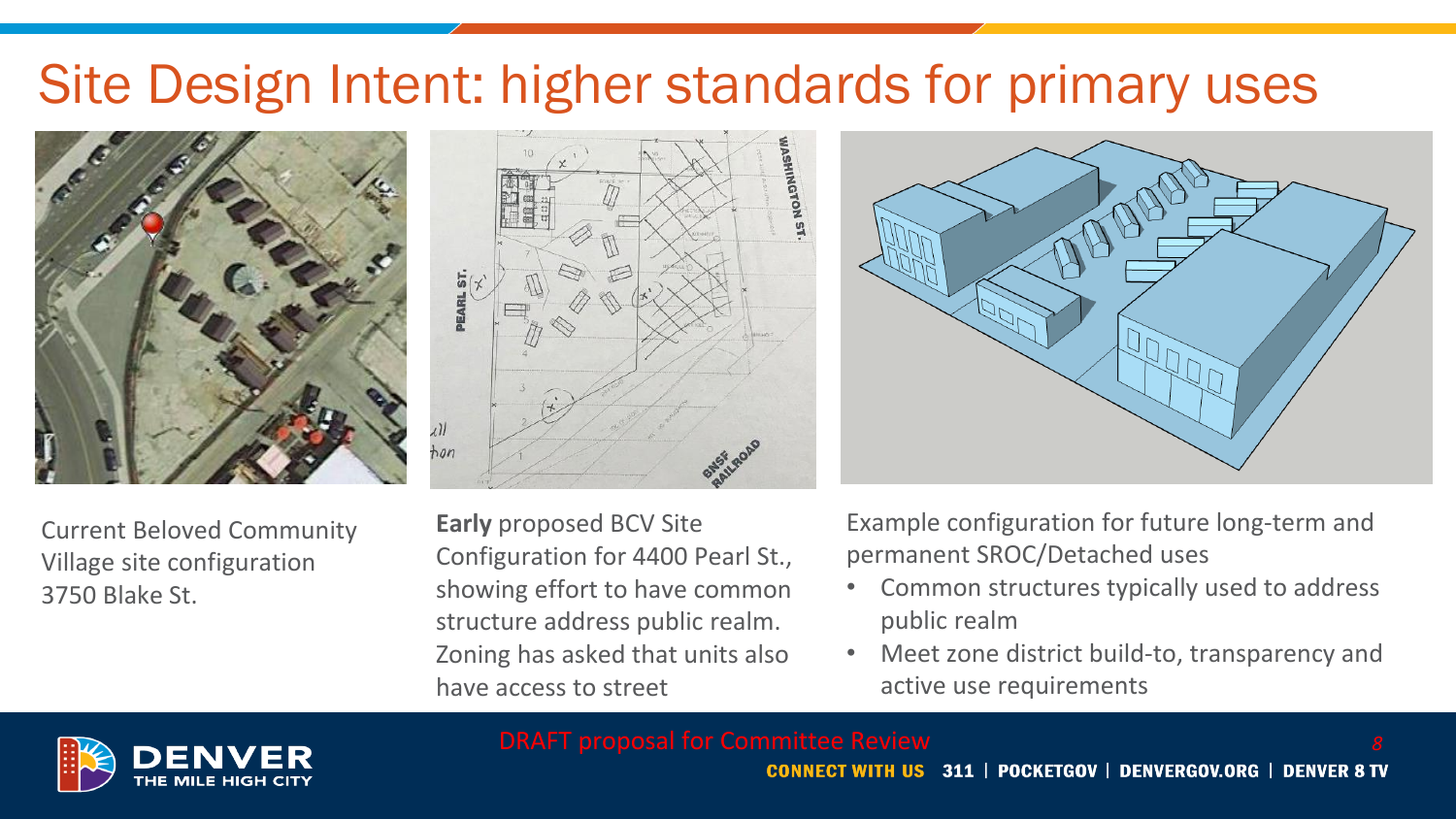### Proposed Building/Other Regulations

|                                                                                        | <b>Storage</b>                                                                                                                 | <b>Min Sleeping</b><br>Unit size                  | <b>Structure Systems</b><br>and Services (for<br>sleeping units)                                                     | # of Detached<br><b>Sleeping</b><br><b>Units</b>                                           | <b>Services</b><br>and utilities                             | <b>Occupancy</b>                        |
|----------------------------------------------------------------------------------------|--------------------------------------------------------------------------------------------------------------------------------|---------------------------------------------------|----------------------------------------------------------------------------------------------------------------------|--------------------------------------------------------------------------------------------|--------------------------------------------------------------|-----------------------------------------|
| <b>Temporary</b><br>Level 1 (180 day<br>renewable)                                     | X cubic ft/unit<br>accessory storage,<br>required in-unit<br>closet $\sim$ 2' deep by<br>3' wide by 5' tall<br>(30 cubic feet) | 70 sq ft (per<br><b>IRC</b> habitable<br>space or | <b>DBCA Temporary</b><br><b>Habitable Structure</b><br>heater<br>sleeping room) electrical service                   | <b>Determined</b><br>by lot size and Some may be<br>building<br>separation<br>requirements | Required-<br>portable/<br>approved<br>provisional<br>systems | 2 adults (per<br>BCV) or ?<br>Children? |
| <b>Temporary</b><br>Level 2 (2-year<br>renewable) and<br><b>Primary</b><br>(permanent) | X cubic ft/unit<br>accessory storage<br>required in-unit<br>closet $\sim$ 2' deep by<br>3' wide by 5' tall<br>(30 cubic feet)  | 70 sq ft (per<br><b>IRC</b> habitable<br>space or | <b>DBCA Residential</b><br>Structure<br><b>Heater</b><br>sleeping room) electrical service<br><b>IECC</b> insulation | Det. by lot<br>size and<br>building<br>separation<br>requirements                          | Required                                                     | 2 adults (per<br>BCV) or ?<br>Children? |